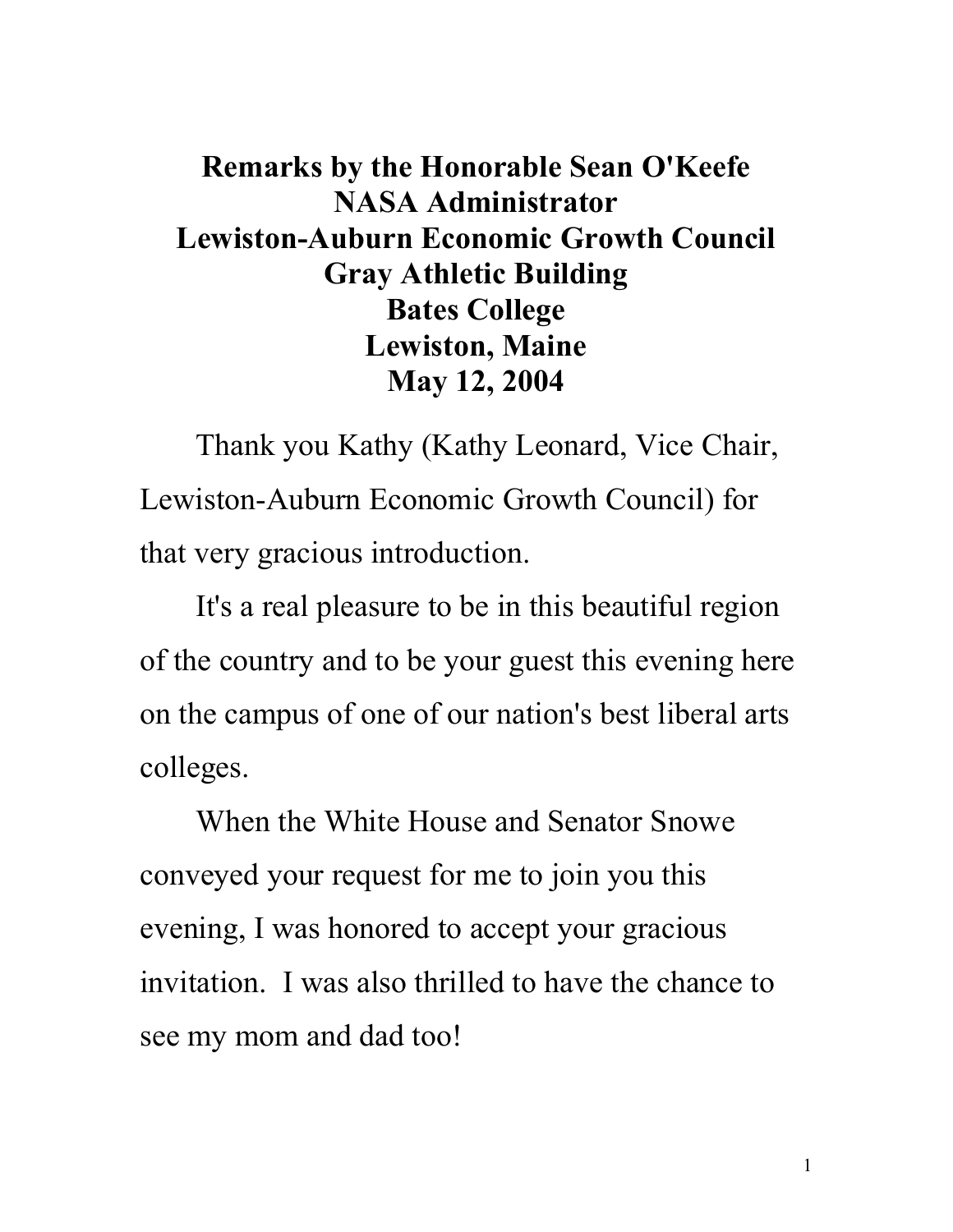Technology development and economic growth is a subject that is close to my heart, and I applaud the efforts of the Lewiston-Auburn Economic Growth Council's efforts to promote the continued prosperity of this region.

In this regard, congratulations are in order to Lewiston-Auburn for your being ranked by Inc. Magazine as one of the "Top Cities for Doing Business in America."

This listing reflects your strong job growth and your commitment to the foundations of economic vitality, including quality education and training opportunities, two subjects I'll touch on tonight.

 What you have achieved with this ranking is no small accomplishment and I know from talking with progressive business leaders that they pay attention to these rankings.

 Of course there are many engines that are fueling our nation's prosperity, and tonight I'd like to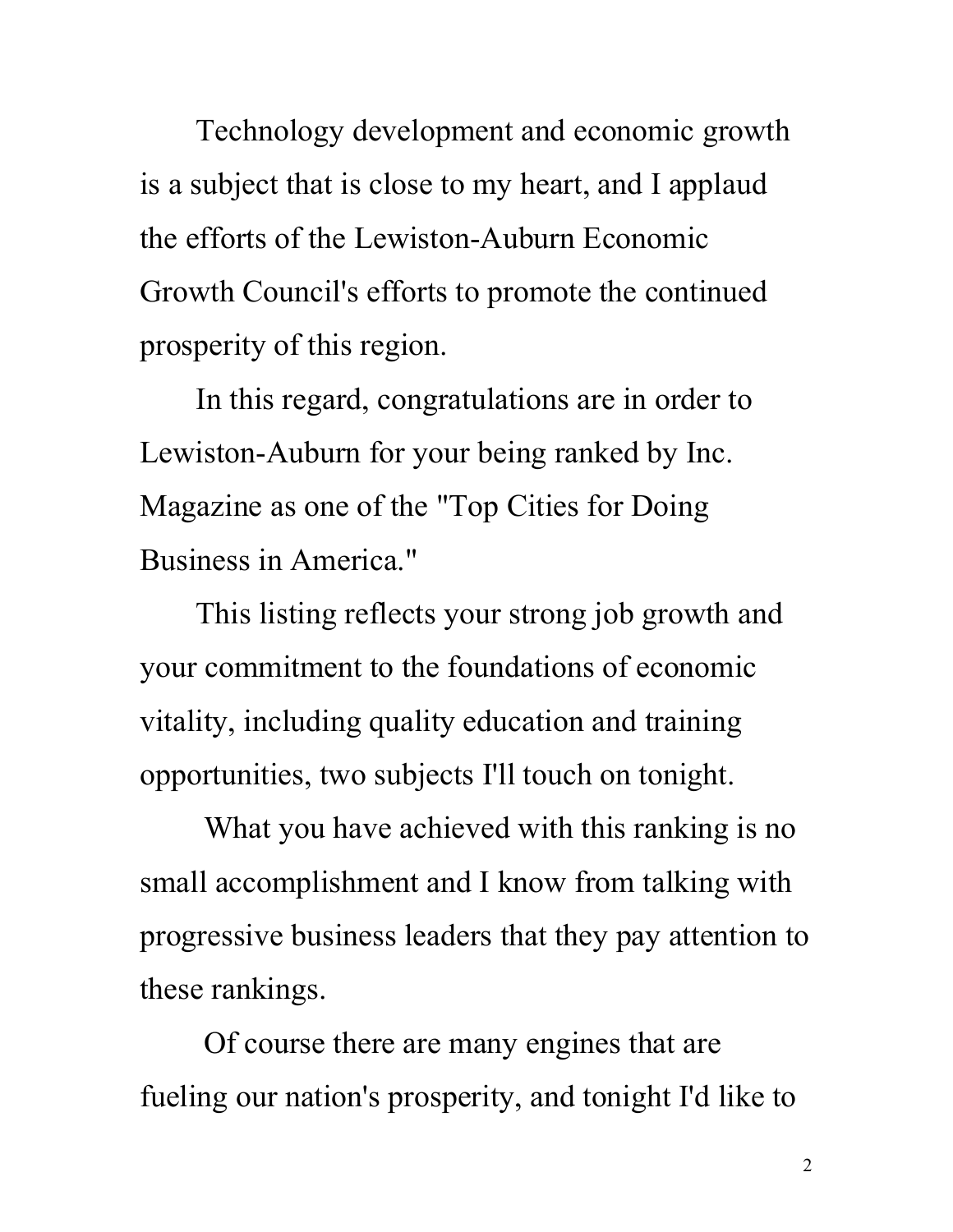discuss America's long-term investment in a forward looking, dynamic space program.

Here in Maine, where it is always such a pleasure to view the stars in all their glory at night, I look forward to talking to you about the President's new vision for space exploration, and what it will mean for the future of American innovation and technology development.

With the help of people who are constantly pushing the technology envelope we certainly go to some interesting places.

At this very moment our exploration rovers, Spirit and Opportunity are scouring around the Martian surface, building on their already incredible scientific return.

As many of you who have followed the space program know, Mars is a hard place to explore. It swallows up spacecraft. But these little rovers have vastly exceeded our wildest expectations.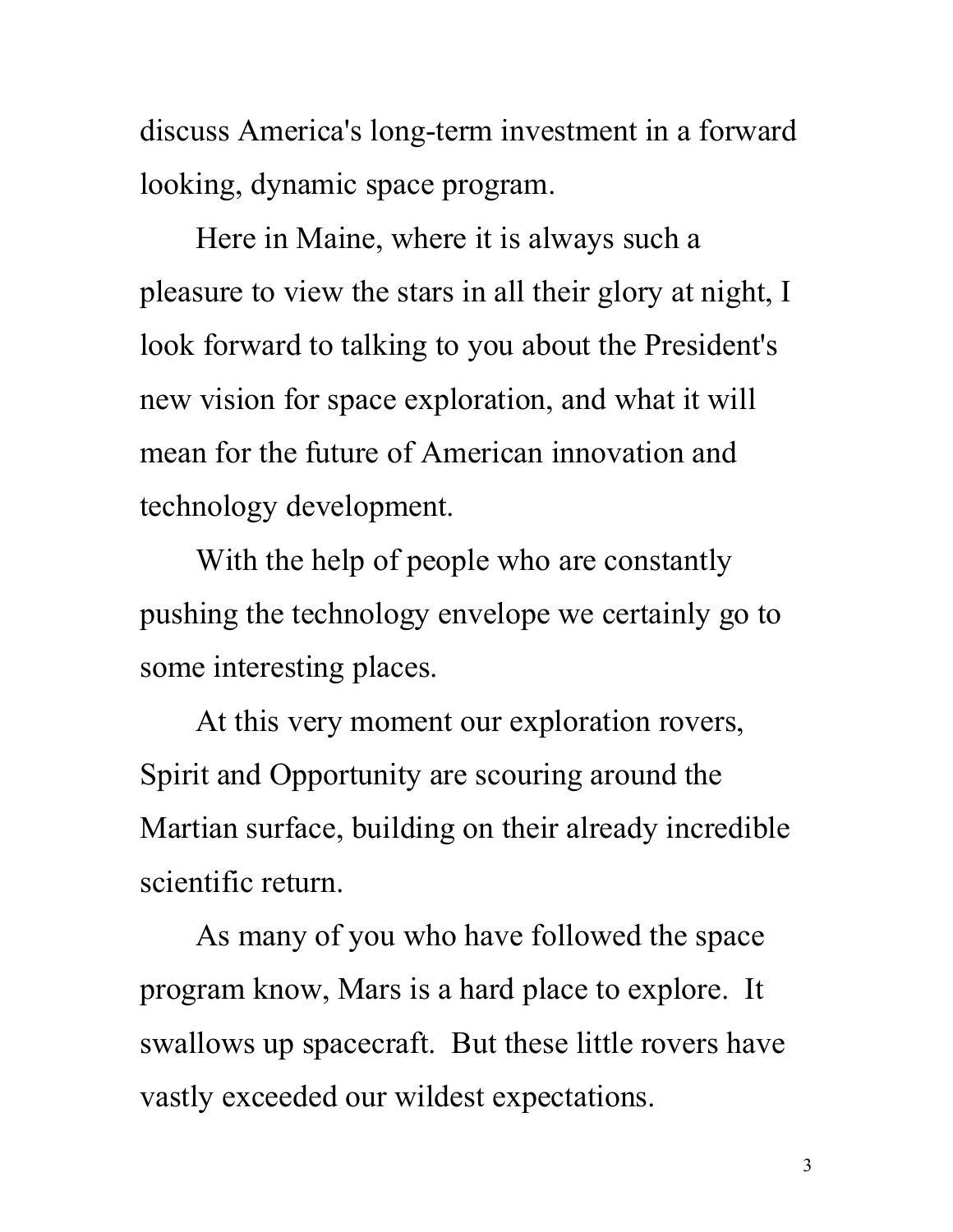I will always count among my most memorable experiences that evening in early January when Spirit landed on Mars. After we received the definitive word that Spirit was safely on Mars, I think we had a number of folks at the Jet Propulsion Laboratory who were so excited that they could have propelled themselves to Mars.

Opportunity, which is exploring an area called Meridiani Planium has really hit the scientific jackpot. It has discovered clear evidence that the landing site was once on the shoreline of a salty sea. Something changed the planet in very dramatic ways in its long ago history and that's worth further exploration. I'm further excited that these rovers have captured of the American people as evidenced by the 10 billion hits we've had on our web site since the year began.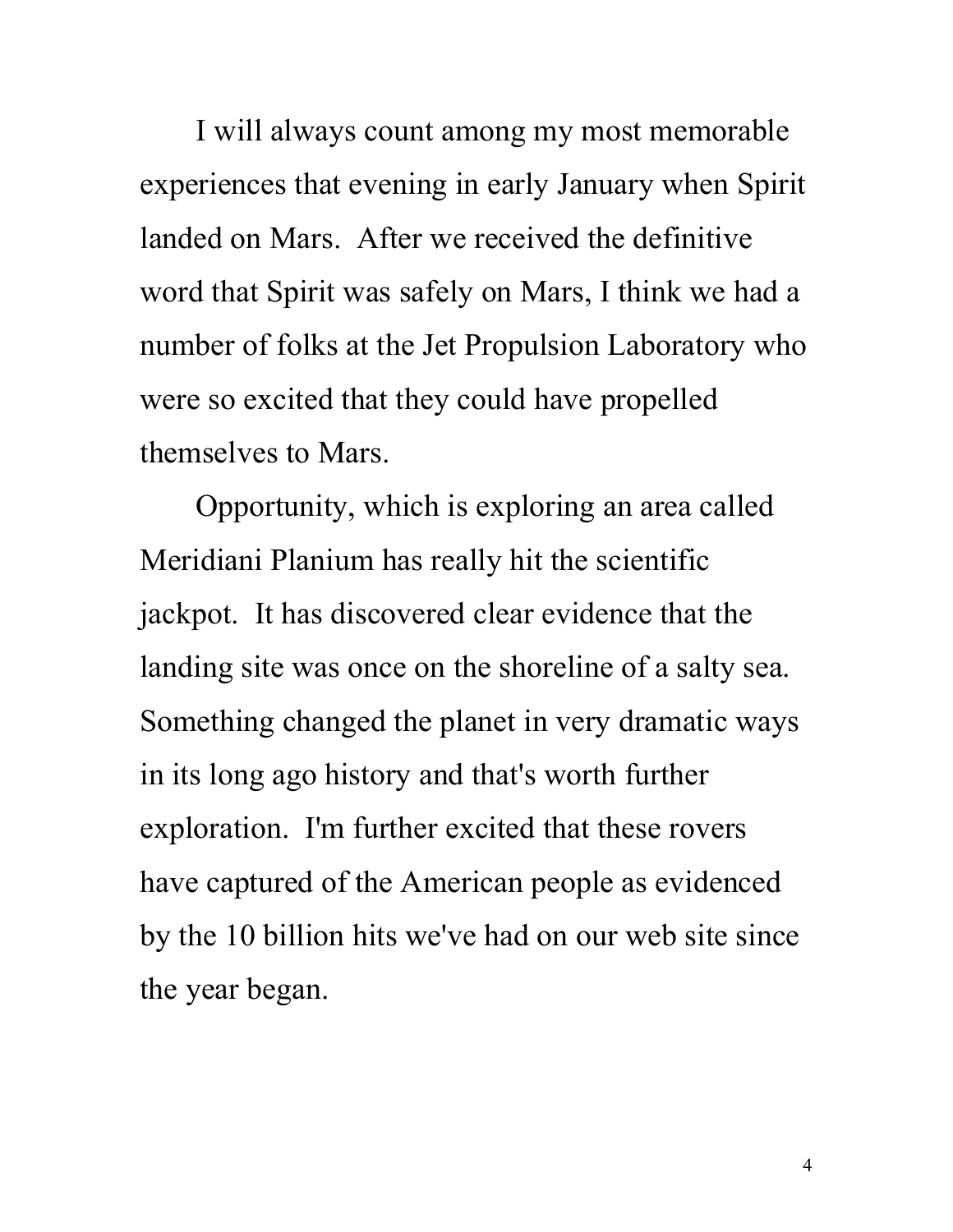I should add that Mars is not the only place in the solar system that is drawing NASA's attention these days. In late June, our Cassini spacecraft will enter into orbit around Saturn and later send the European Space Agency's Huygens (Hoy-gens) probe hurtling into the liquid atmosphere of Saturn's mysterious moon Titan.

Of course, our human crews will also continue to advance an ambitious research agenda on the International Space Station aimed at better enabling future astronauts to extend our exploration reach throughout the solar system.

This football-field sized research facility is now orbiting 250 miles over our heads with our ninth expedition crew, astronaut Michael Fincke and cosmonaut Gennady Padalka.

Incidentally, if you've never done so, I strongly encourage you to go outside some night to see the International Space Station passing overhead. It's a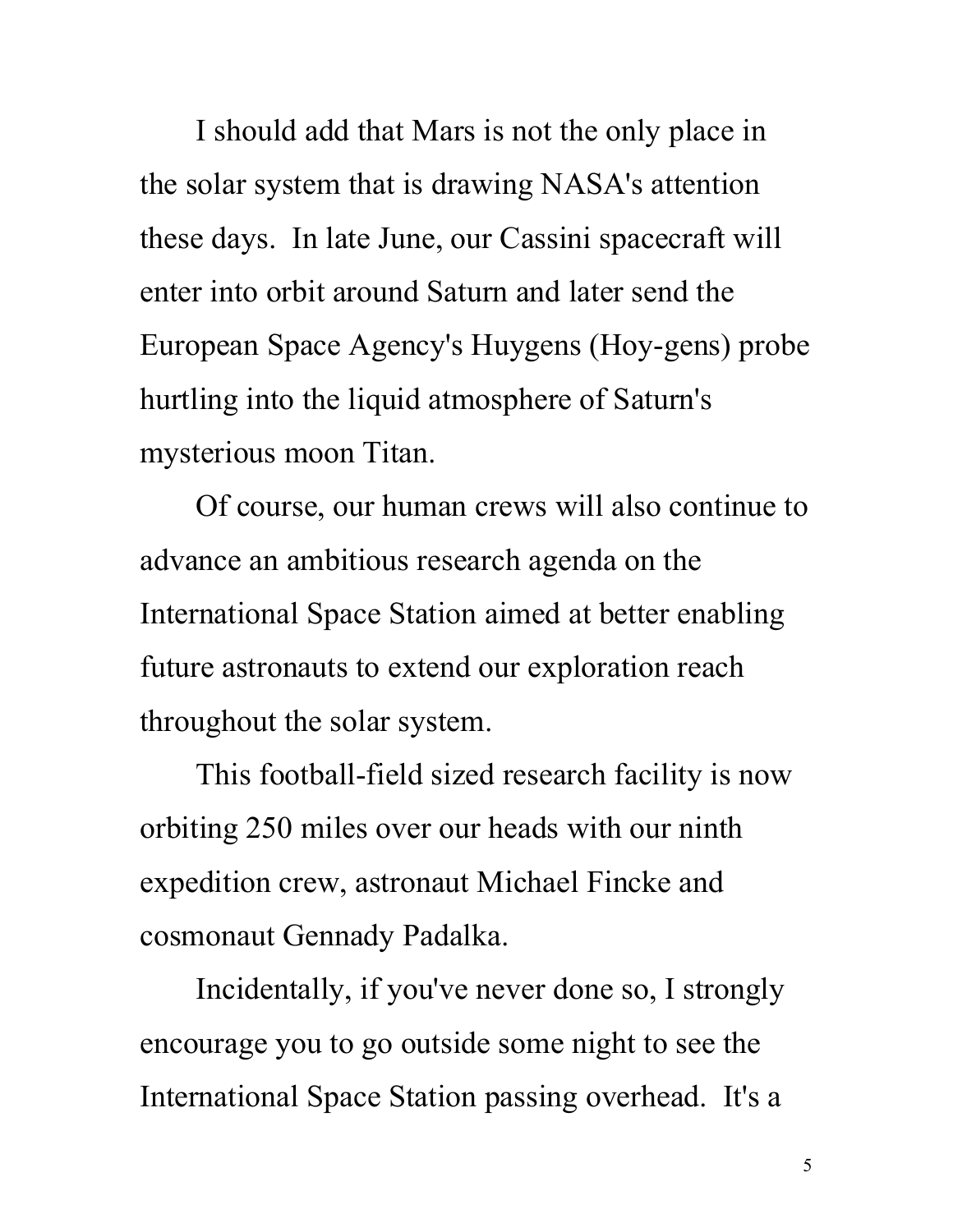stunning sight. The Space Station looks like a very bright star as it makes a stately arc across the sky.

Indeed, you can see the Space Station this tomorrow night at 10:00 p.m. for five minutes as it travels about 10 degrees above the western horizon toward the northeast.

You can go to our web site at [www.jsc.nasa.gov](http://www.jsc.nasa.gov/) to get detailed timelines that will help you scope out future Space Station flybys.

Now while NASA is a relatively small institution as federal government agencies go, with the support of the American people, we never stand pat, and are always striving to find new ways to pioneer the future, and in the process develop cutting-edge technologies that benefit all of us here on Earth.

And as these examples demonstrate, NASA is already hard at work implementing a vision President Bush set out four months ago for America's space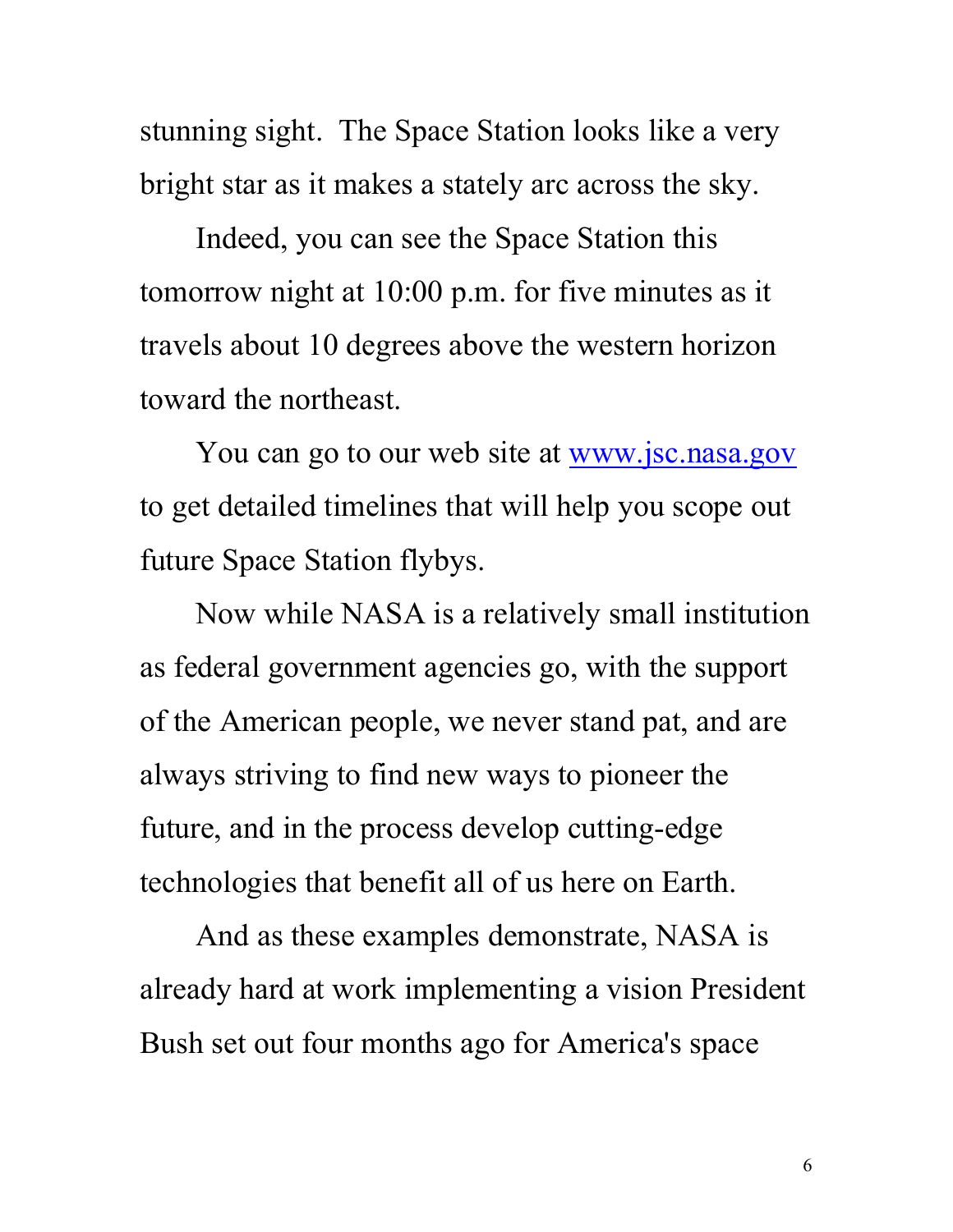program to extend our exploration reach from the Earth to the Moon, to Mars and beyond.

We are tremendously excited about the new exploration challenge that President Bush has given us. The President has provided us with a new set of compelling, achievable and responsible goals for the space program.

I'd like to show you now a brief video that highlights the space exploration vision and what NASA will do to implement it.

## **(Video Presentation)**

Let me now turn to what this means for the development of new technologies, and for the nurturing of a new generation of skilled scientists and engineers here in the Lewiston-Auburn area and around the country.

Along the way, the exciting potential of our space exploration initiative will help reverse a decade long trend of declining interest by students in math,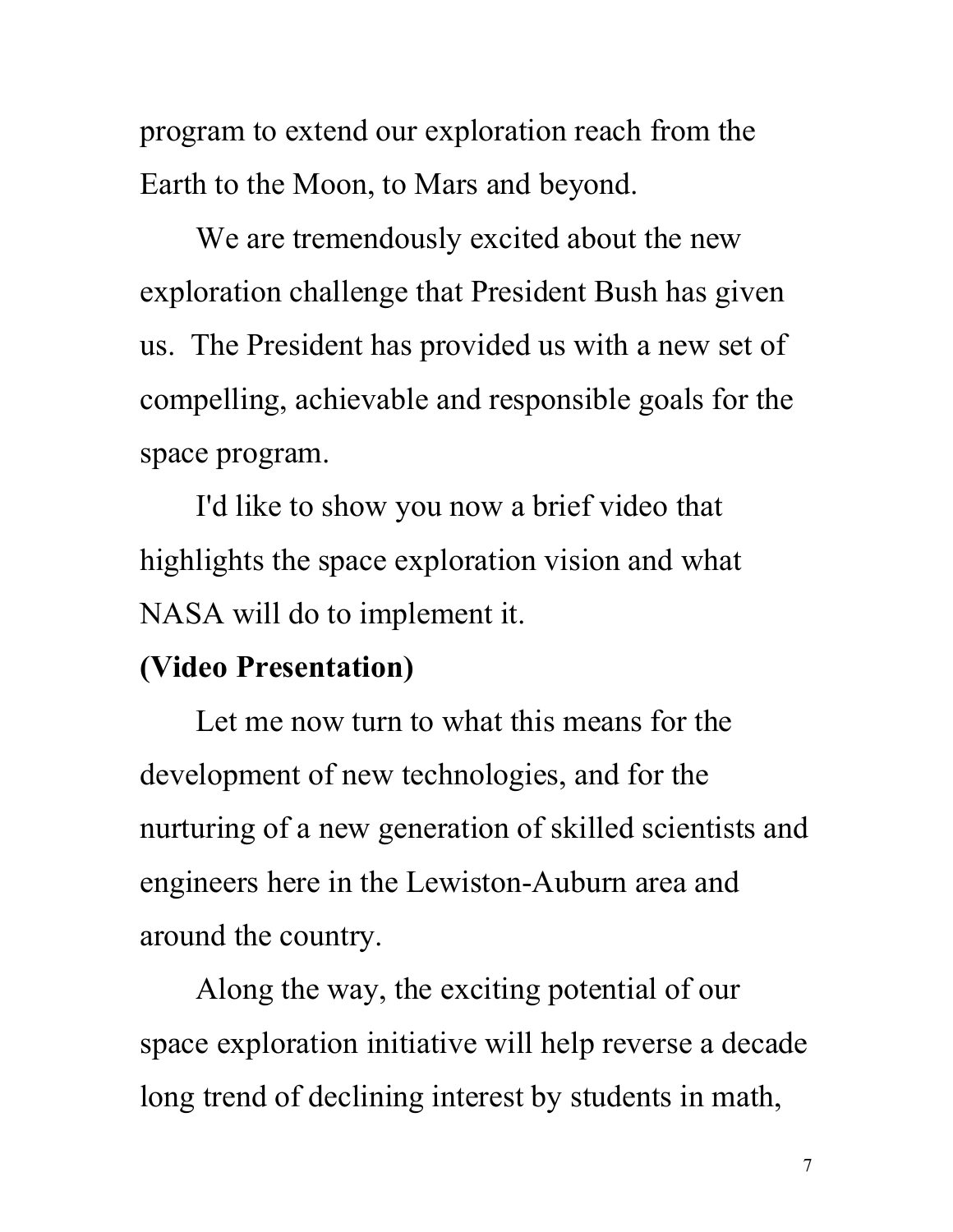science and engineering fields, and help refresh NASA's talent pool and our national technology base overall.

From NASA's self-interested perspective, we are facing the graying of our workforce. One-fourth of our workforce will be eligible for retirement in the next five years. And while employment opportunities in science and engineering are expected to increase at a rate almost four times greater than for all other occupations throughout this decade, enrollment in science and engineering college courses has been in decline.

But this has broader national implications as well. A new report by the National Science Board says the nation is losing "a long-distance race" to maintain its edge in human scientific resources.

The Board pointed out that the U.S. ranks  $17<sup>th</sup>$ among nations surveyed in the share of 18 to 24 yearolds who earn natural science and engineering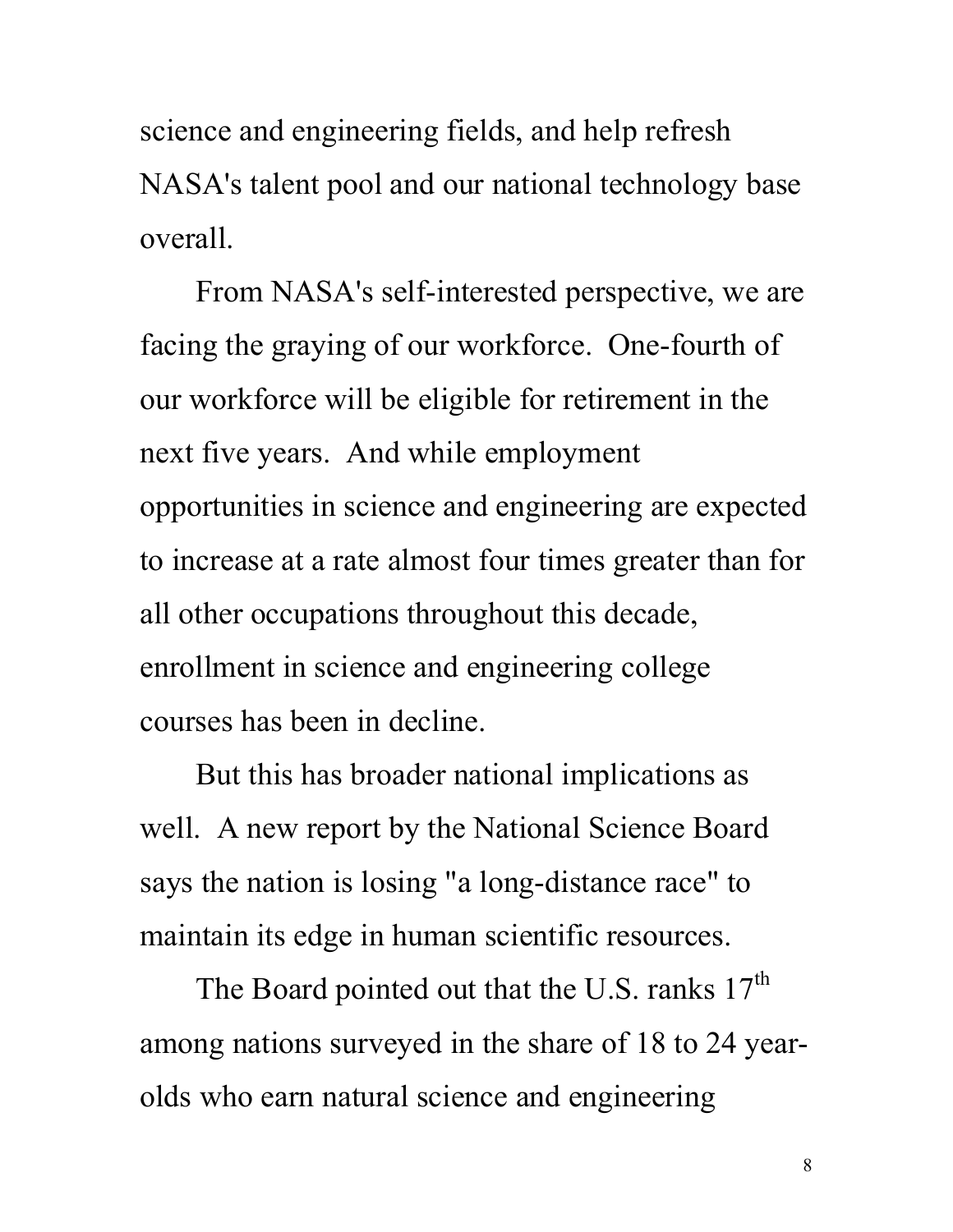degrees, trailing Taiwan, South Korea, Italy and Ireland.

Our best and brightest are being drawn into other professions. A regeneration of our nation's commitment to exploration and discovery may help reverse this trend.

As we move forward on our long-term exploration plans we're also putting a lot of effort in reaching out to our next generation of explorers. And educators will tell you you have to start young.

We're quite excited, for example, about a new NASA-sponsored program called Explorer Schools. This program is joining educators, administrators, students, and families from a select number of fifth through eighth grade schools across the country in sustained involvement with NASA's research, discoveries and missions.

We announced yesterday in Florida our new Explorer Schools for 2004, and among them is the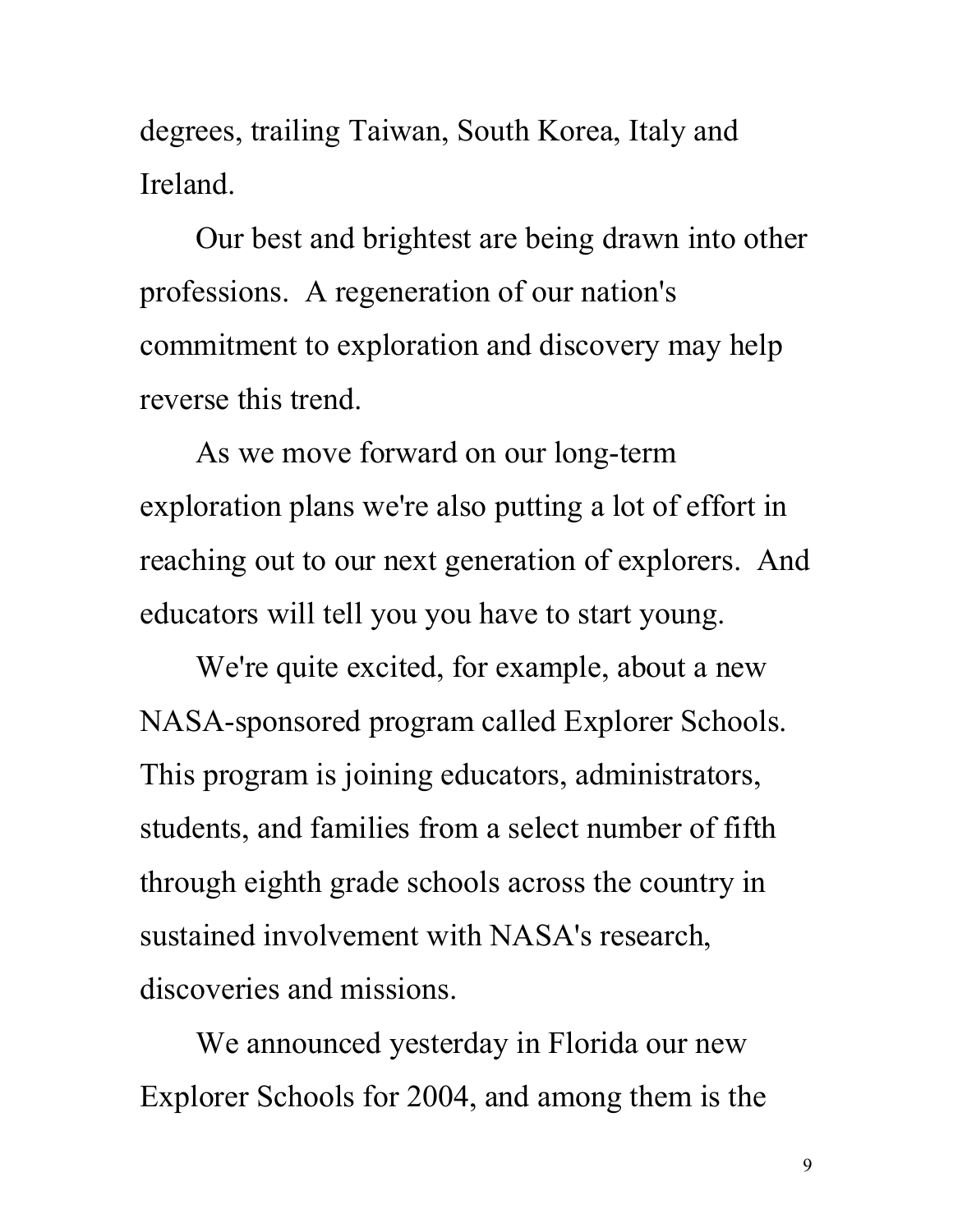John F. Kennedy Memorial School in Biddeford, Maine, as well as the Biddeford Middle School. Each year we select a new group of schools to participate in this program, so we look forward to welcoming more Maine schools to this effort.

I should also mention that thanks to new legislation the President recently signed, NASA is beginning a new Scholarship for Service Program, which will provide financial assistance to promising students and an opportunity to work for NASA. In this way, we intend to truly build up the bench strength of our agency.

Finally, we seek to inspire that next generation of explorers through our new class of astronauts who will help carry out our space exploration vision in the year ahead.

Our 11 new astronauts who were introduced to the country just last week are truly a remarkable group of individuals. They include a Peace Corps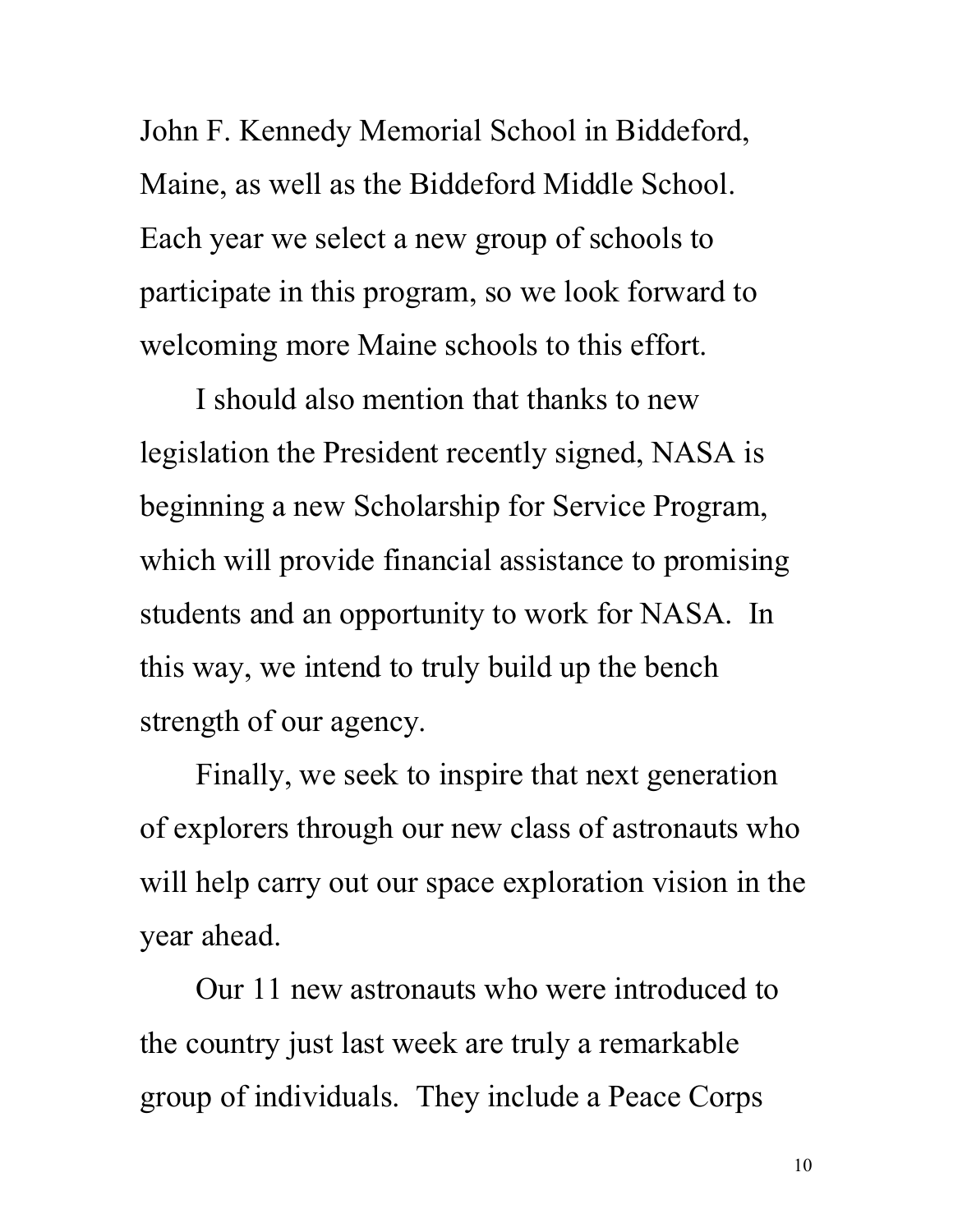veteran, a former migrant worker who grew up to be an aerospace engineer, three professional educators, including a teacher who attended Space Camp, and in the case of mission specialist astronaut candidate Chris Cassidy, who grew up in York, Maine, a Navy Seal.

Chris is truly someone that school kids here in Maine and throughout the country can look up to. After distinguishing himself on the basketball court at York High School, he became an outstanding student at both the U.S. Naval Academy and at MIT, where he earned a degree in Ocean Engineering.

He's served two tours of duty as a Navy Seal in our war on terror in Afghanistan and now plans to be the next explorer to step foot on the moon.

Now even as we pay attention to assembling the talent pool that will help us get to the Moon and beyond, we are also moving out on the nuts and bolts work of extending our space exploration reach.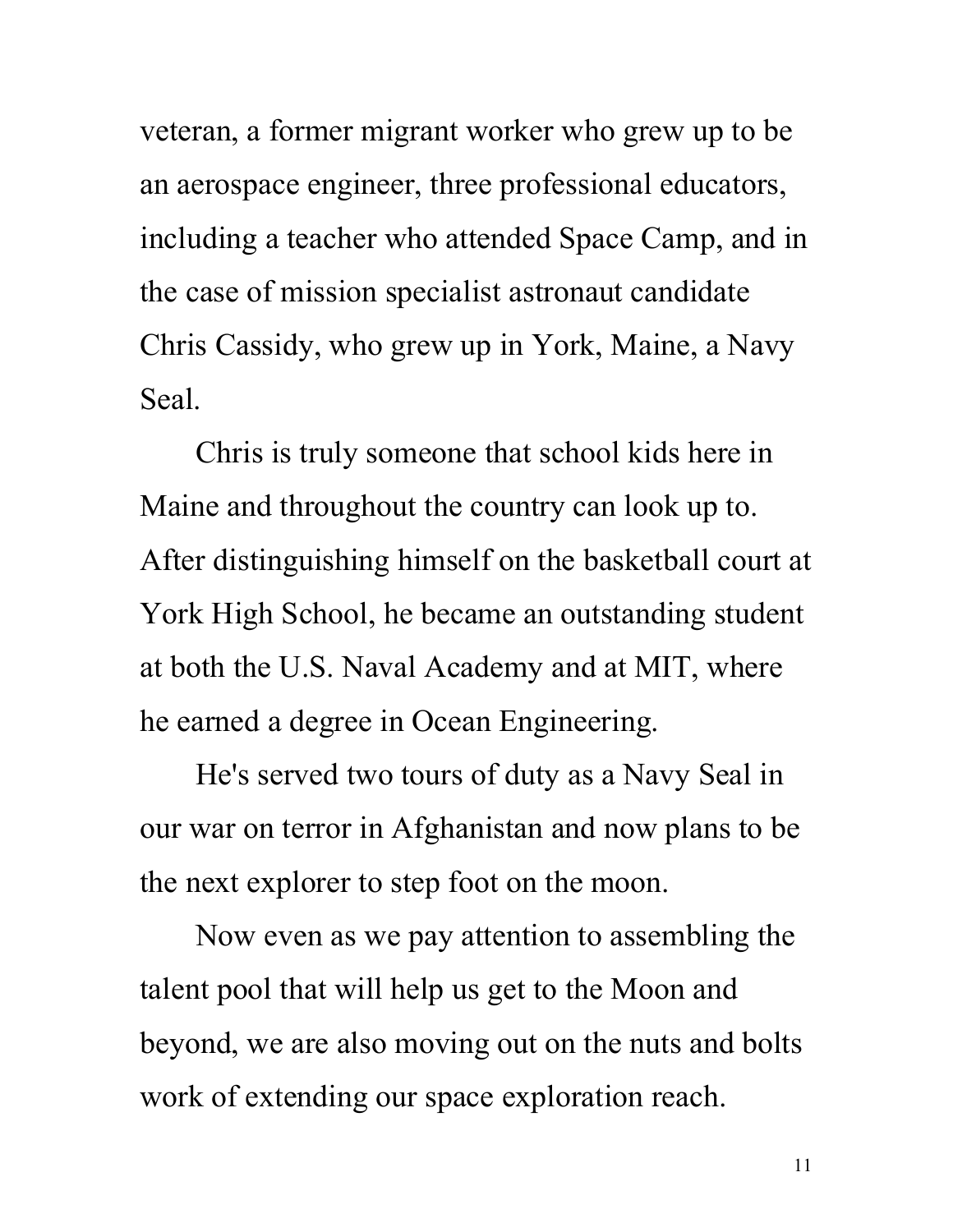Through our new strategic plan, we've already begun investing in the concept of a stepping stone approach to future space exploration activities.

Our strategic plan and budget also provides NASA engineers and scientists direction to develop the enabling capabilities for a successful long-term space exploration program. We know that regular space access can only be achieved by improving safety, reliability and affordability.

We have indeed accomplished a great deal in NASA's 45 years, but in the greater continuum of human history, we are just now at the beginning of this age of space exploration.

I'm reminded of a remarkable piece that David McCullough wrote-- a historical biography of John Adams, the second President, in which Adams lamented that the USS Constellation, the pride of the new American fleet, and the symbol of U.S. resolve to engage in global commerce, the vessel that would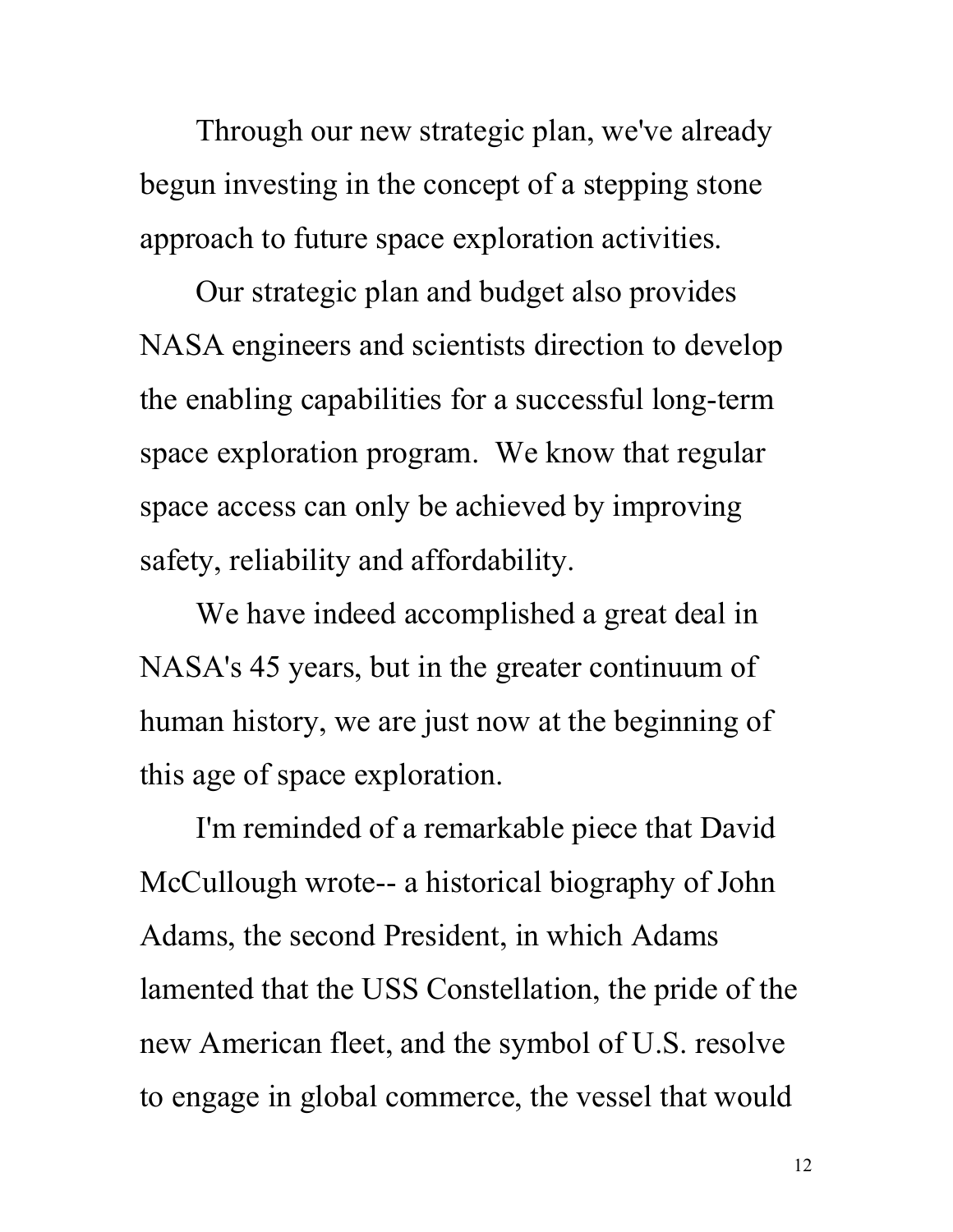demonstrate we were a nation to be reckoned with lay at anchor in Boston Harbor for days and days at a time because the weather wouldn't permit it to sail.

In space exploration, we are in the equivalency of that time. A force of nature, which has always either enabled or deterred new advancement, limits us. And that is the weather. We are in the same mode right now with space exploration, an age of sail. Conditions must be perfectly right for us to proceed. For example, power generation, propulsion and human factors challenges must be overcome for us to be able to explore space more extensively. In this quest, we aspire to the "Age of Steam."

 The President's Commission on Implementation of the U.S. Space Exploration Policy, capably led by former Undersecretary of Defense and Secretary of the Air Force Pete Aldridge, with the support of top people from the business community and academia is also helping us plan for Project Constellation and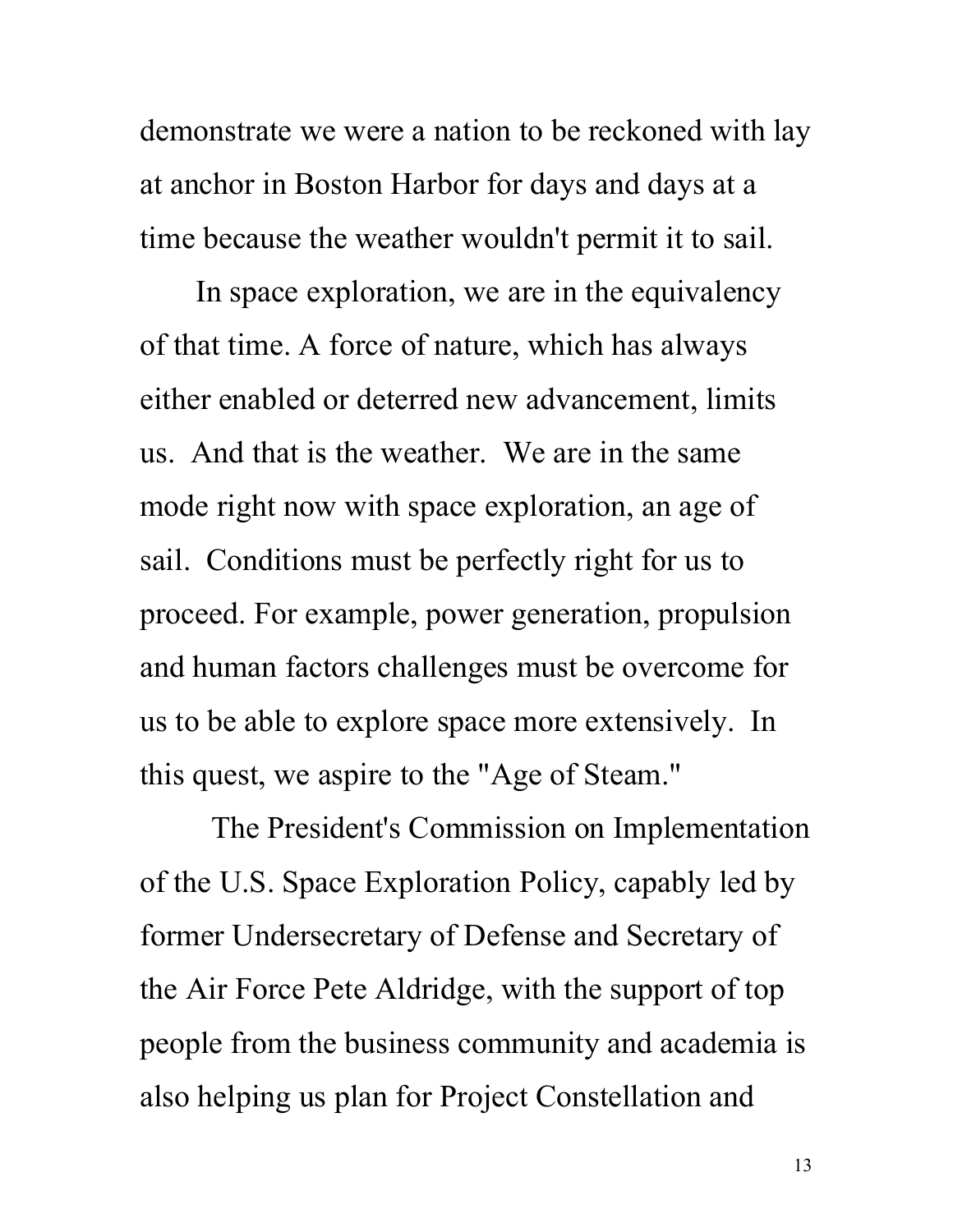other elements of our space exploration program. The Commission will issue its final report next month.

We are quite confident that the pursuit of this vision will spur technological developments that will lead to new products and services and tangibly improve the lives of people throughout the world.

Just as the Apollo program led to important advances in computing and electronics, the potential spinoff benefits from this broad based exploration program could be considerable. Since that time, MRI's, cataract detection, and heart pumps are all examples of NASA technologies used to advance our exploration goals being applied to productive use in society.

 We believe the technology development necessary to execute and implement the president's vision will accelerate advances in robotics, autonomous and fault tolerant systems, human-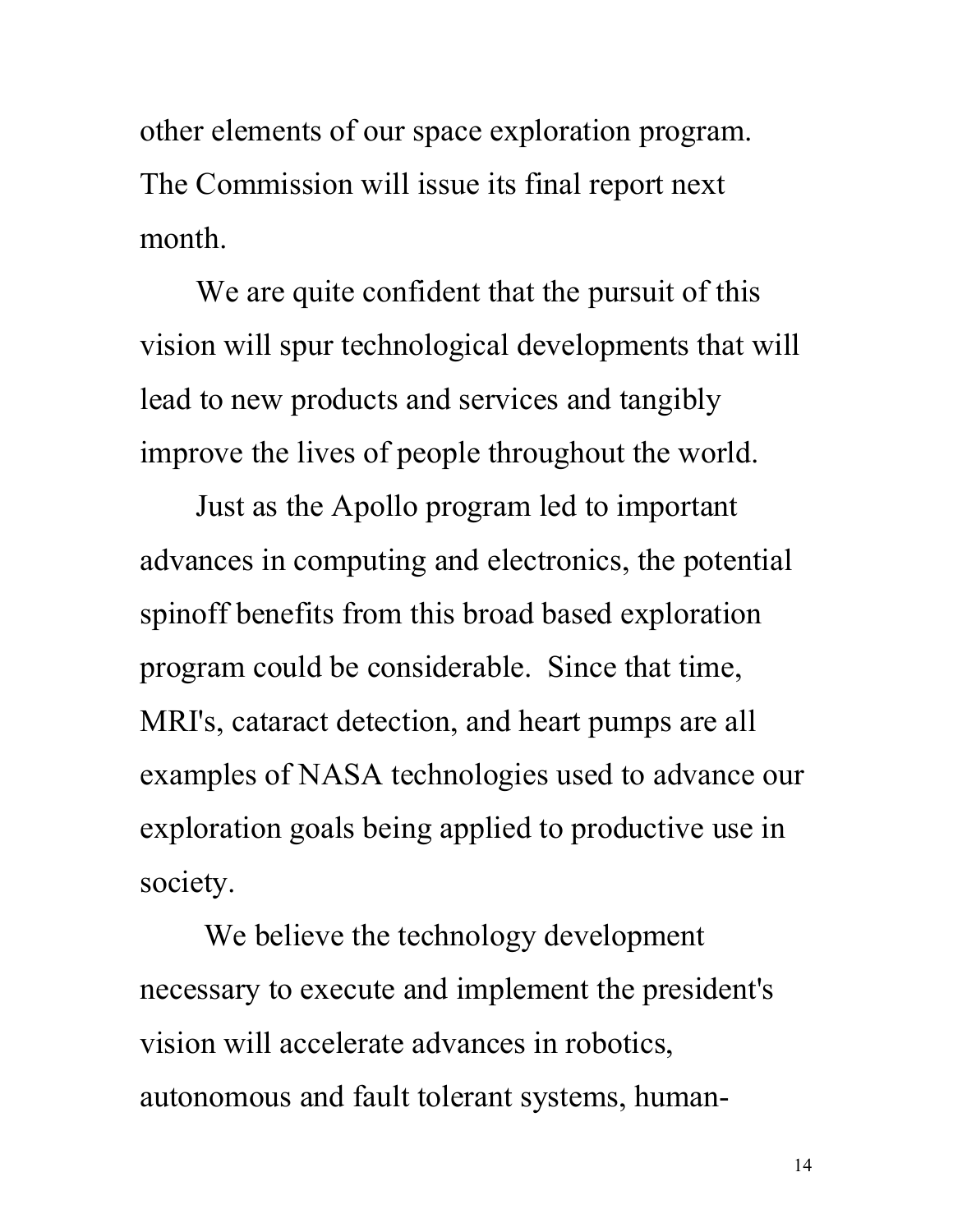machine interface, materials, life support systems and novel applications of nanotechnology and microdevices.

Let me add that as the President has stated, we intend to promote commercial participation in this bold exploration agenda to further U.S. scientific, security, and economic interests. Indeed, for every dollar spent on the space program, seven dollars flows through the economy.

While we will no doubt be working with the traditional aerospace industry as this journey unfolds, we must reach out to a wide array of businesses to tap new ideas and concepts.

Many of you may very well play a meaningful role in helping make this great exploration adventure possible. With a little imagination there are multiple products or services that will contribute to our unfolding space exploration activities. In turn we believe the technologies we will develop might